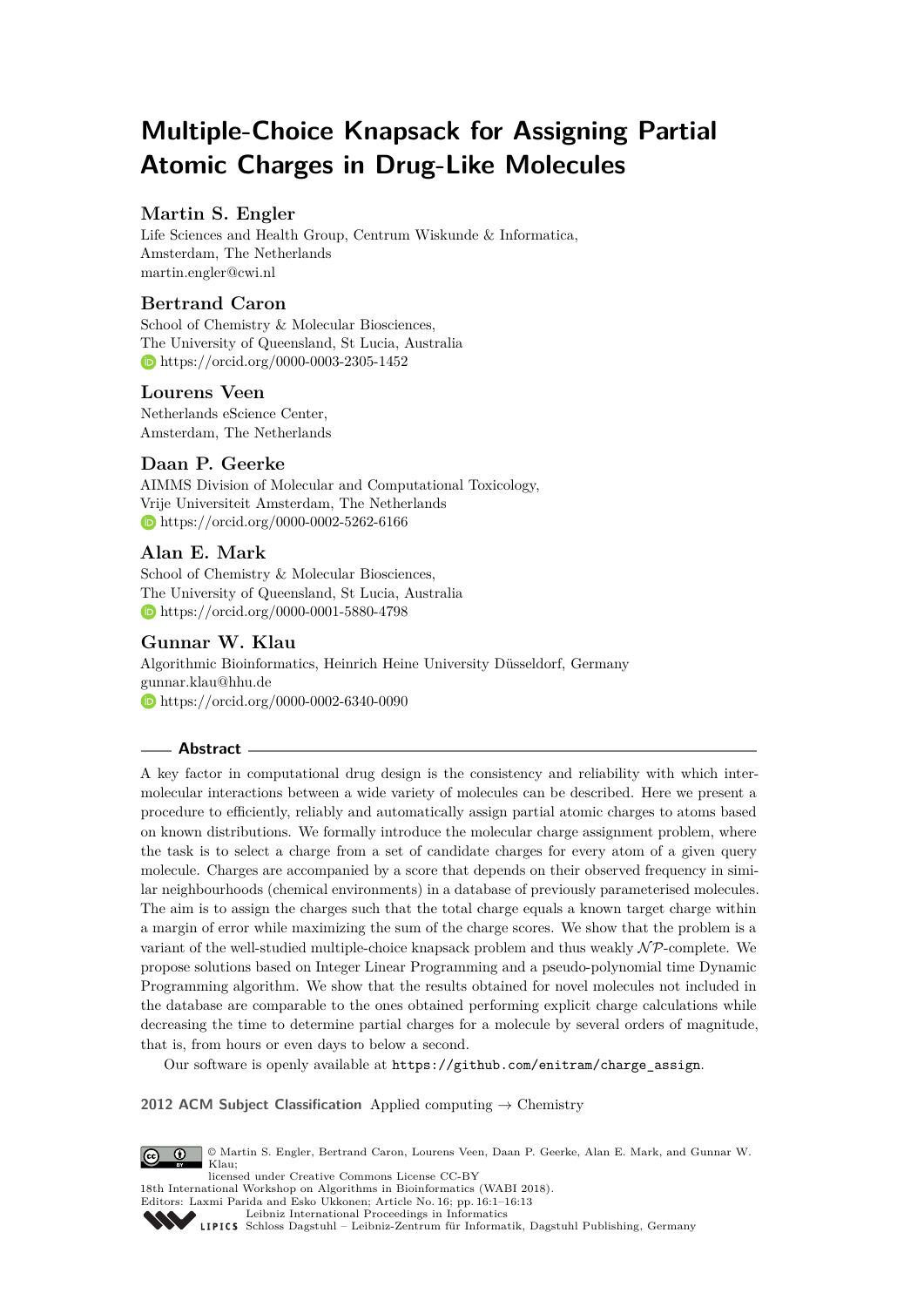#### **16:2 Multiple-Choice Knapsack for Assigning Partial Atomic Charges**

**Keywords and phrases** Multiple-choice knapsack, integer linear programming, pseudo-polynomial dynamic programming, partial charge assignment, molecular dynamics simulations

**Digital Object Identifier** [10.4230/LIPIcs.WABI.2018.16](http://dx.doi.org/10.4230/LIPIcs.WABI.2018.16)

**Funding** This research was partially supported by the Netherlands eScience Center (NLeSC), grant number 027.015.G06.

**Acknowledgements** We thank all members of the NLeSC-ASDI project *Enhancing Protein-Drug Binding Prediction* for valuable discussions. We thank Ulrich Pferschy from the University of Graz for providing insight and expertise on the multiple-choice knapsack problem.

### **1 Introduction**

Molecule-based computational modelling and simulation studies play a central role in modern drug design and development. In particular, molecular dynamics (MD) simulations and free energy calculations are increasingly being used to screen potential ligand molecules in terms of their interactions with proposed target molecules (e.g. cell surface receptors or enzymes involved in metabolism) [\[11,](#page-11-0) [18\]](#page-12-1). They are also used to model structural changes in the target molecule associated with the binding of a given drug in order to understand the mechanism of action. The accuracy and utility of such modelling studies depends directly on the fidelity with which intermolecular interactions can be represented [\[1,](#page-10-0) [15\]](#page-11-1). While ideally one might wish to represent such interactions on the level of quantum mechanics, the size and complexity of protein/ligand complexes necessitates the use of classical dynamics in conjunction with empirical potentials. These so-called force fields are parameterised to reproduce the interactions between atoms in a system of interest (e.g. protein, membrane, drug) and involve bonds, angles, dihedrals, van der Waals and coulombic interactions.

Of particular importance is the assignment of partial atomic charges to describe the latter interactions. Partial atomic or point charges are used to represent the electrostatic potential around a molecule and the coulombic interactions between these point charges dominate the calculation of inter-molecular interactions. The difficulty is that the effective partial charge on an atom needed to represent the electrostatic potential surrounding a molecule is heavily dependent on the local environment in which an atom is found. For small molecules (< 40 atoms) partial atomic charges can be generally inferred *de novo* from quantum-mechanical computations [\[19\]](#page-12-2). However, when using e.g. commonly applied Density Functional Theory (DFT) such calculations scale cubic in the number of valence electrons [\[3\]](#page-11-2), increasing the computational costs significantly. In addition, as molecules become larger the accuracy with which charges can be assigned decreases.

The standard approach to address this problem is to manually assign charges to atoms based on their similarity to atoms (or groups) in a set of reference molecules containing equivalent chemical moieties. The challenge in making such assignments is twofold: 1) the charges assigned to equivalent chemical groups in alternative reference molecules may vary making the choice of a reference molecule difficult and 2) the charges assigned to neighbouring atoms must be consistent. In particular, the total charge on the molecule must be integer. In the recent years, a number of machine learning approaches emerged that infer charges based on a set of reference molecules [\[4,](#page-11-3) [13,](#page-11-4) [16\]](#page-11-5). However, these approaches often struggle to deal with the ambiguity of similar groups that have different charges in different molecules and the requirement that the overall charge must be integer.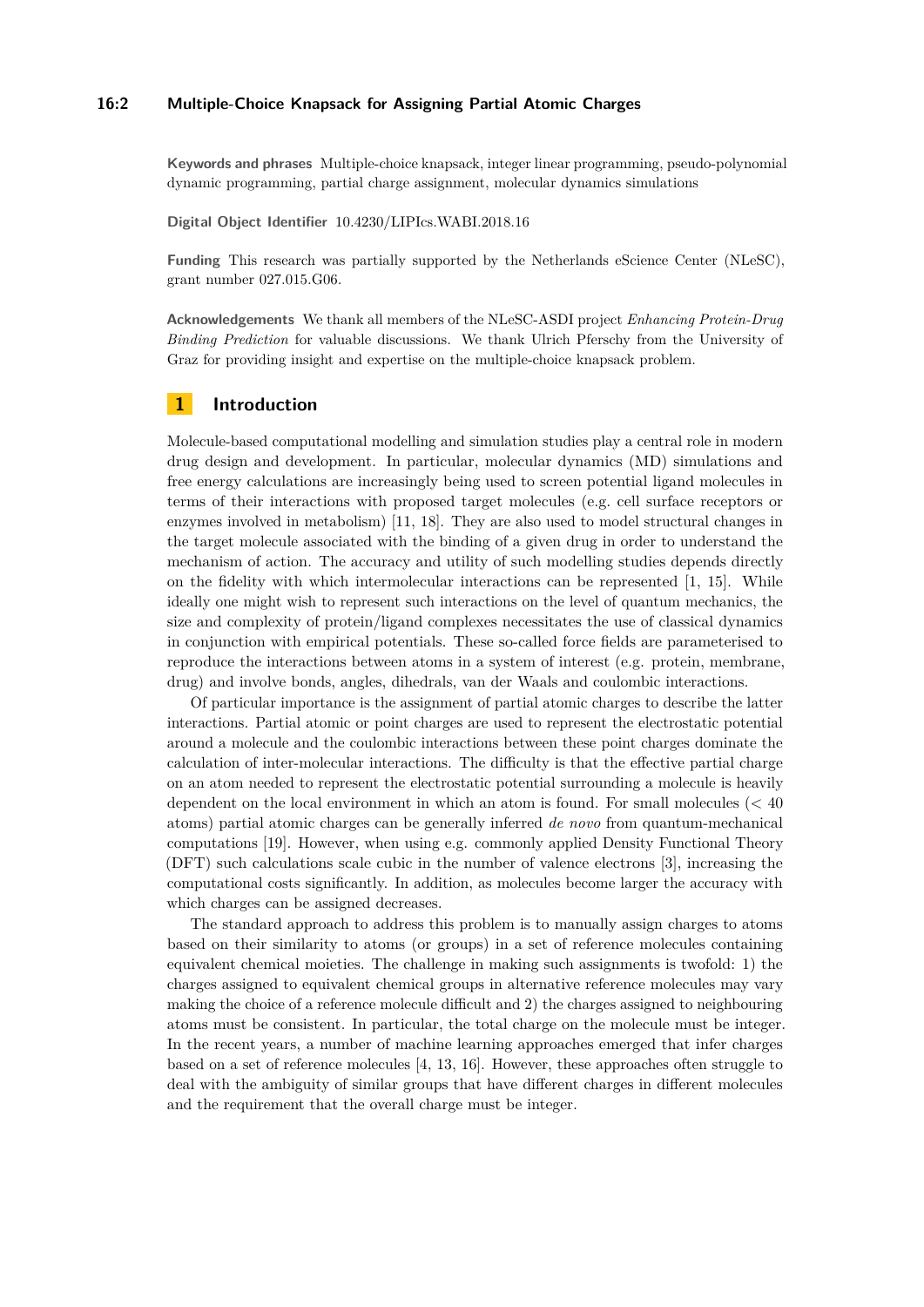In this paper, we consider the problem of  $-$  given a large set of reference molecules with known charge distributions – how to efficiently, automatically and optimally assign partial atomic charges which are consistent with both the neighbouring atoms and the total charge. As a reference we have used molecules parameterised using the Automated Topology Builder (ATB) and repository [\[15\]](#page-11-1). The ATB contains a large number of molecules (< 50 atoms) for which partial charges have been assigned *de novo*. In previous work, we have contributed to improving the reliability of this repository by ensuring the consistency and utility of the partial charges assigned to atoms by identifying atoms that could be used to form *charge groups*, which can be collectively assigned integer formal charges  $(\ldots, -1, 0, 1, \ldots)$  [\[5\]](#page-11-6). We have also developed methods to match molecular substructures, taking into account that the partial charge of an atom is heavily dependent on its neighbours and the nature of its local chemical environment [\[7\]](#page-11-7). This made it possible to study the distribution of charges within local molecular environments for all molecules in the ATB ( $\approx 200,000$  molecules; 7,800,000 atoms and 5,600,000 bonds) and to find, given a query molecule, all possible matching fragments (sub-graphs).

Here we build on this previous work and our ability to match sub-fragments of a query molecule against the available database, to consider how the information contained in already parameterised molecules can be used best to infer the charges within a novel molecule. The most direct approach would be to simply use the mean partial charge on individual atoms identified as equivalent using a given similarity criterion. However, quantum mechanics dictates that the total charge on a molecule must be integer. Simply attributing to each atom the value of the mean partial charge from the known distribution fails as it results in the accumulation of errors and a total charge deviating from the required value.

Instead, we have considered solutions to the *molecular charge assignment problem*, which allow charges that deviate from the mean to be selected while their sum is constrained to lie close to a target total charge. Among the possible set of solutions we prefer those that maximize a score that depends on the observed frequencies of the chosen charges. We show that the problem is similar to a *multiple-choice knapsack problem* (MCKP) [\[6,](#page-11-8) [14\]](#page-11-9). We introduce  $\epsilon$ -MCKP, a variant of the standard MCKP with an error margin  $\epsilon$ . We provide an Integer Linear Programming (ILP) formulation of  $\epsilon$ -MCKP and adapt the MCKP pseudopolynomial Dynamic Programming  $(DP)$  algorithm to  $\epsilon$ -MCKP. Finally, we demonstrate the utility of the  $\epsilon$ -MCKP approach for solving the charge assignment problem by comparing the charges proposed based on this approach to those obtained directly using the ATB. We find that the charges computed with our novel approach are comparable to the ones obtained using explicit charge calculations while decreasing the time to determine partial charges for a molecule by several orders of magnitude, that is, from hours or even days to below a second.

Our code is publicly available at [https://github.com/enitram/charge\\_assign](https://github.com/enitram/charge_assign) under the Apache 2.0 open source license.

# **2 Assigning charges**

We consider molecules as graphs. Let  $G = (V, E, t)$  be a *molecular graph*, where vertices *V* correspond to atoms, edges *E* correspond to bonds and  $t: V \to \Sigma$  colors vertices with atom types. A straightforward alphabet of atom types  $\Sigma$  would be the chemical elements. In this work, we used ATB-assigned GROMOS atom types which provide a more detailed classification of some chemical elements (N, C, O, S) depending on their hybridization (number of bonded nodes), and therefore provides a more detailed description of the local environment.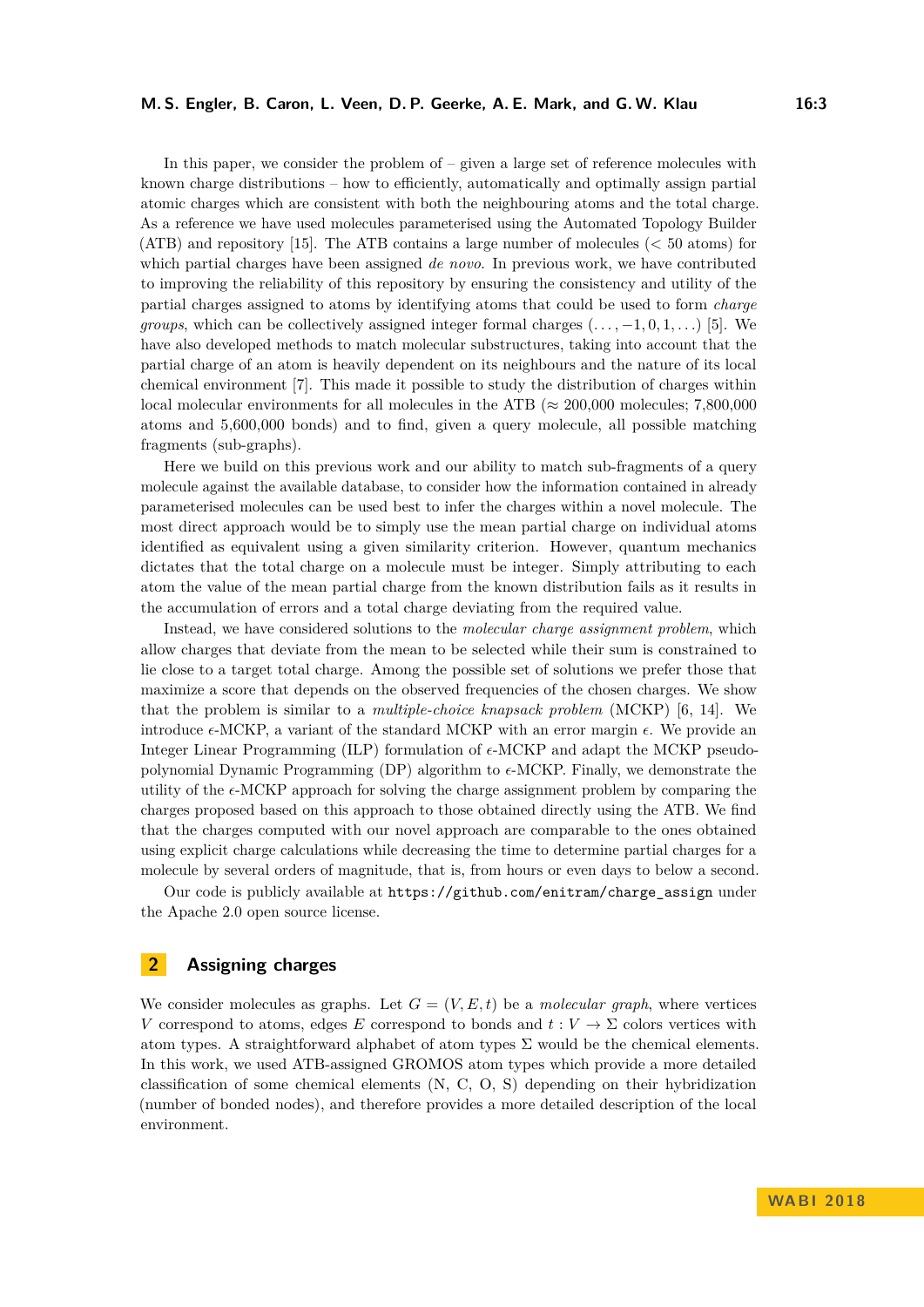<span id="page-3-0"></span>

**Figure 1** Given a query molecule, our method assigns atomic partial charges based on matching isomorphic subgraphs (red) with a known partial charge distribution collected from the ATB database of parameterised molecules.

The partial charge of an atom is heavily dependent on its bonded neighbours and the nature of its local environment. Formally, we define the *k*-neighbourhood as:

▶ **Definition 1** (*k*-neighbourhood). Let  $N(v) = \{u \mid (u, v) \in E\}$  be the neighbourhood of an atom *v*. We define the *k-neighbourhood* recursively as  $N_k(v) = N_{k-1}(v) \cup \bigcup_{u \in N_{k-1}(v)} N(u)$ , with  $N_0(v) = v$ .

Informally, the *k*-neighbourhood of an atom *v* is the set of all atoms for which a path of length  $\leq k$  to *v* exists. Let  $G[N_k(v)]$  be the subgraph induced by the *k*-neighbourhood of *v*.

To collect all possible partial charge values, we consider all *k*-neighbourhoods in the set of previously parameterised molecules. For this we iterate over all atoms *v* of all molecular graphs in the ATB and construct a list of subgraphs  $G[N_k(v)]$  with associated partial charges of the corresponding atom *v*. We construct a database with an entry for each isomorphism class in the subgraph list. For each isomorphism class we collect the partial charges of its subgraphs and condense the values to a histogram. Since the point charges assigned by the ATB are rounded to three digits after the decimal point, we round the partial charge values accordingly.

Given a query molecule with a known target total charge, the challenge is to assign the most representative partial charge to each atom while staying close to the target total charge (Fig. [1\)](#page-3-0). For that purpose, we iterate over all atoms of the query molecular graph and generate the subgraphs  $G[N_k(v)]$ . We match each subgraph to its isomorphism class in our database of *k*-neighbourhood subgraphs. If there is no match, we iteratively retry with  $G[N_{k-1}(v)]$  until  $k = 0$ . Now each atom in our query molecule has a histogram of possible partial charges. The task is now to assign the charges such that we maximize the frequencies of the assigned charges while the sum of assigned partial charges equals the target charge with some error margin.

## **3 Problem Formulation and Complexity**

We map each atom *i* to a set of items *j* with weights  $w_{i,j}$  corresponding to partial charges and profits *pi,j* corresponding to their frequency-based scores. The target total charge corresponds to capacity *c*. Note that the charge assignment problem is now similar to a multiple-choice knapsack problem (MCKP). The decision version of MCKP is defined as: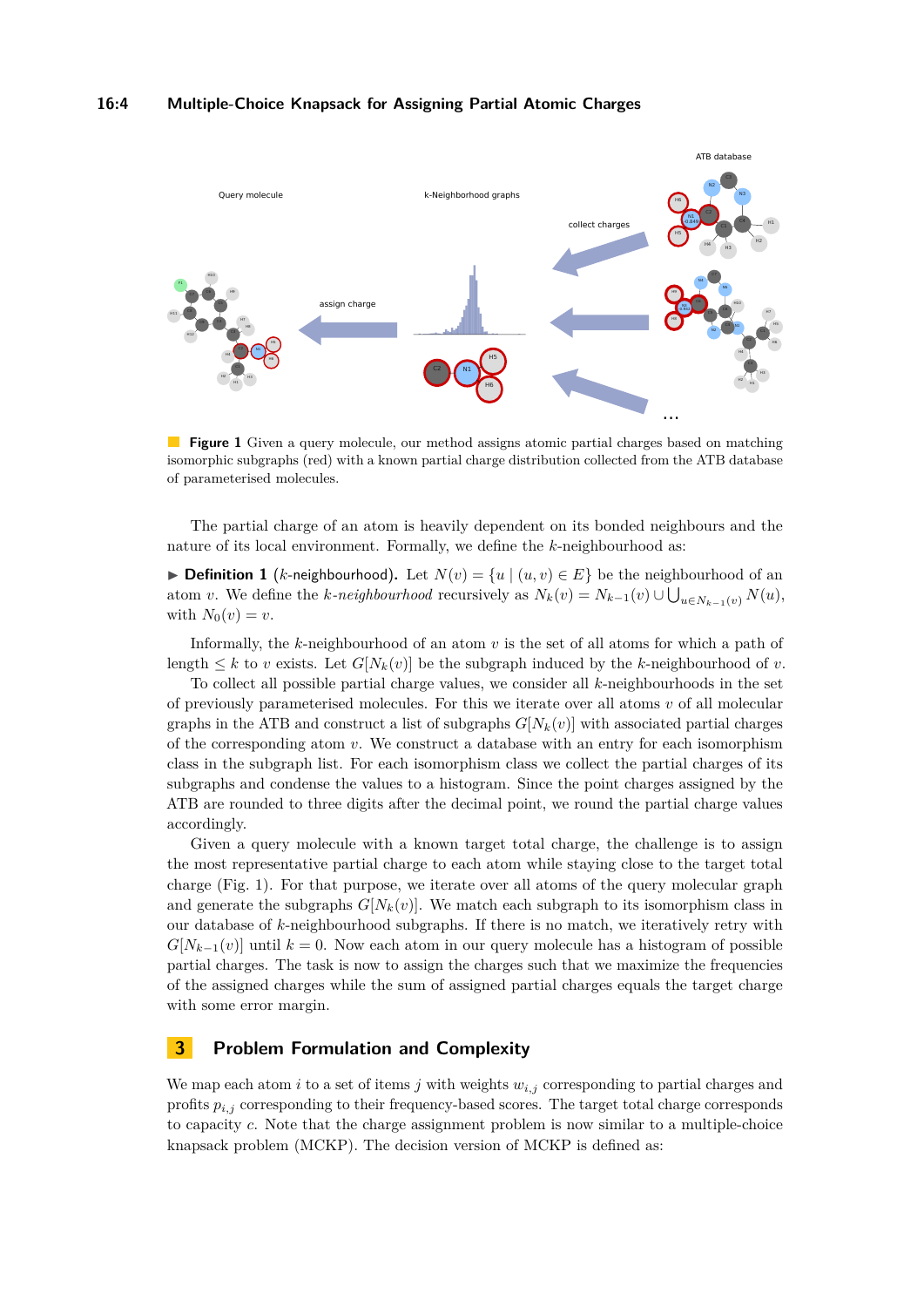▶ **Problem 1** (MCKP). *Given a decision variable*  $K \geq 0$ *, capacity*  $c \geq 0$ *, m sets*  $N_1, \ldots, N_m$ *of items*  $j \in N_i$  *with profit*  $p_{i,j} \geq 0$  *and weight*  $w_{i,j} \geq 0$ *, select exactly one item from each set, such that the sum of weights of the selected items does not exceed c and the sum of profits of the selected items is equal or larger than K.*

MCKP is known to be weakly  $\mathcal{NP}$ -complete [\[6,](#page-11-8) [9,](#page-11-10) [14\]](#page-11-9). However, although the problem of assigning charges is similar to MCKP, there are two differences. First, weights and capacity can be negative numbers. Second, the sum of weights of selected items must hit the capacity with some error margin, resulting in an upper and lower capacity limit. We define a variant of MCKP, which is equivalent to the charge assignment problem as:

**► Problem 2** ( $\epsilon$ -MCKP). *Given a decision variable*  $K \geq 0$ , *capacity*  $-\infty \leq c \leq \infty$ , *error*  $\epsilon \geq 0$ , *m* sets  $N_1, \ldots, N_m$  of items  $j \in N_i$  with profit  $p_{i,j} \geq 0$  and weight  $-\infty \leq w_{i,j} \leq \infty$ , *select exactly one item from each set, such that the sum of weights of the selected items is in the range*  $[c - \epsilon, c + \epsilon]$  *and the sum of profits of the selected items is equal or larger than K.* 

 $\blacktriangleright$  **Theorem 2.**  $\epsilon$ -MCKP *is weakly*  $\mathcal{NP}$ *-complete.* 

**Proof.** Showing that  $\epsilon$ -MCKP is in  $\mathcal{NP}$  is straightforward. Given an instance of  $\epsilon$ -MCKP and a candidate solution  $\hat{S}$ , we can easily check in polynomial time whether  $c - \epsilon \leq$  $\sum_{w_{i,j}\in\hat{S}} w_{i,j}$  ≤  $c+\epsilon$  and  $\sum_{p_{i,j}\in\hat{S}} p_{i,j}$  ≥ *K* as well as if  $\hat{S}$  contains exactly one item from each set  $N_1, \ldots, N_m$ . We show that  $\epsilon$ -MCKP is weakly  $\mathcal{NP}$ -hard as follows: We reduce MCKP  $\leq_{\text{P}} \epsilon$ -MCKP. Given an instance of the standard MCKP with capacity *c*, we transform it to an  $\epsilon$ -MCKP instance with capacity  $c' = \frac{1}{2}c$  and  $\epsilon = \frac{1}{2}c$ . Then,  $c' - \epsilon = 0$  and  $c' + \epsilon = c$ , making both instances equivalent.

Both problems obviously can be transformed into optimization problems by omitting the decision variable K and maximizing the sum of profits. The definition of  $\epsilon$ -MCKP allows us to solve the charge assignment problem.

#### **4** Solving  $\epsilon$ -MCKP

In this section we present two algorithmic strategies to solve  $\epsilon$ -MCKP: the first is based on an integer linear programming (ILP) formulation, which can be solved by general ILP solvers, while the second is a purely combinatorial dynamic programming (DP) algorithm.

Formulating  $\epsilon$ -MCKP as an ILP is straightforward. Let  $x_{i,j}$  be a binary variable with value 1 if and only if item  $j$  in set  $N_i$  is selected. We formulate the problem as:

$$
\max \sum_{i=1}^{m} \sum_{j \in N_i} x_{i,j} p_{i,j} \tag{1a}
$$

subject to  $\sum_{i=1}^{m} \sum_{i=1}^{m}$ 

$$
\sum_{i=1}^{n} \sum_{j \in N_i} x_{i,j} w_{i,j} \ge c - \epsilon
$$
\n
$$
\sum_{i=1}^{m} \sum_{j \in N_i} x_{i,j} w_{i,j} \le c + \epsilon
$$
\n(1b)

$$
\sum_{i=1}^{n} \sum_{j \in N_i} x_{i,j} w_{i,j} \le c + \epsilon
$$
\n(1c)

$$
\sum_{j \in N_i} x_{i,j} = 1 \qquad \text{for } 1 \le i \le m \tag{1d}
$$

$$
x_{i,j} \in \{0,1\} \qquad \text{for } 1 \le i \le m, j \in N_i \tag{1e}
$$

The second algorithm is an adaption of the pseudo-polynomial DP of the standard MCKP to  $\epsilon$ -MCKP. The standard MCKP assumes numbers to be non-negative integers. If a given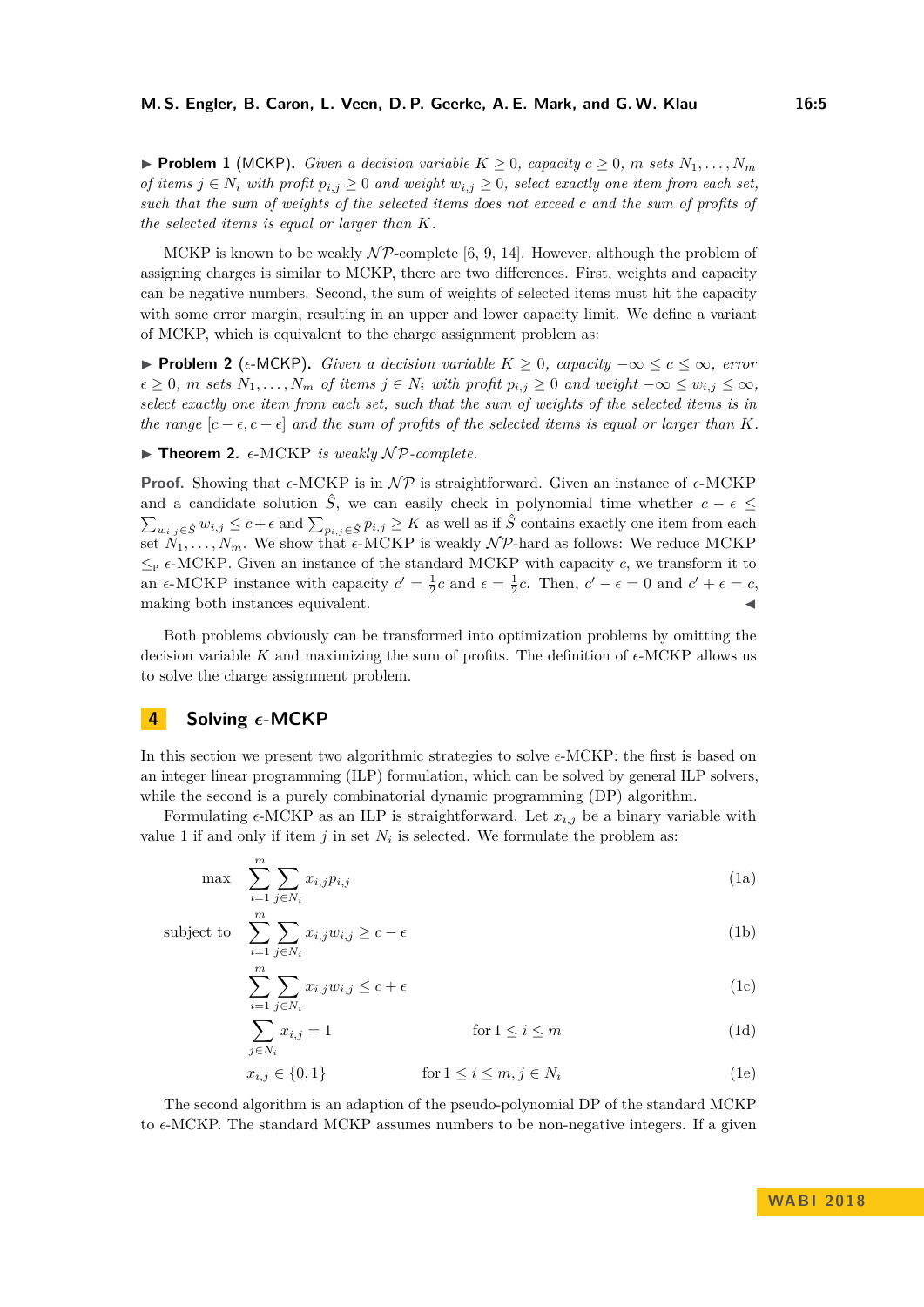#### **16:6 Multiple-Choice Knapsack for Assigning Partial Atomic Charges**

 $\epsilon$ -MCKP instance does not comply with the non-negativity and integrality constraints, we transform the instance as follows:

First, we convert floating point weights  $w_{i,j}$ , capacity *c* and error  $\epsilon$  to integers by multiplying with an appropriate factor. Since point charges in this work are rounded to three digits after the decimal point, a factor of  $10<sup>3</sup>$  is sufficient. Second, we transform the weights  $w_{i,j}$  and capacity *c* to non-negative numbers. For every set  $N_j$  with  $j = 1, \ldots, m$ , we determine the minimum weight  $w_i^* = \min_{j \in N_i} w_{i,j}$ . We define the new weights as  $\tilde{w}_{i,j} = w_{i,j} - w_i^*$ . Then, the weights are guaranteed to be non-negative. As we have to select one item per set, we can define the new capacity as  $\tilde{c} = c - \sum_{i=1}^{m} w_i^*$ .

Therefore, we assume in the following (without loss of generality) that weights  $w_{i,j}$ , capacity c and error  $\epsilon$  are non-negative integers. Let P be a two-dimensional DP-table of size  $m \times (c + \epsilon)$ . *P*[*k, d*] holds the maximum profit that we can achieve with sets 0 to *k* and a sum of weights of exactly *d*:

$$
P[k,d] = \max\left\{\sum_{i=0}^{k} \sum_{j \in N_i} x_{i,j} p_{i,j} : \sum_{i=0}^{k} \sum_{j \in N_i} x_{i,j} w_{i,j} = d, \sum_{j \in N_k} x_{i,j} = 1 \text{ for all } 0 \le i \le k \right\}
$$
 (2)

We compute *P* recursively. Let  $P[k, d]$  be defined as:

$$
P[k,d] = \max \begin{cases} P[k-1,d-w_{k,j}] + p_{k,j} & \text{for } j \in N_i \text{ and } d-w_{k,j} \ge 0\\ -\infty & (3) \end{cases}
$$

 $P[k, d]$  is calculated by considering all items of the current set  $N_k$  and computing the maximum profit that can be achieved when adding those profits to possible previous solutions with  $k-1$  sets and sum of weights  $d-w_{k,i}$ . The profit is  $-\infty$  if there is no possible solution for  $P[k, d]$ . Contrary to the standard MCKP DP we initialize  $P$  as:

$$
P[0,d] = \begin{cases} 0 & \text{if } d = 0\\ -\infty & \text{otherwise} \end{cases}
$$
 (4)

This ensures that only solutions in which the sum of selected weights equals exactly *d* are possible. We find the maximum profit  $p^*$  by:

$$
p^* = \max\left\{P[m,d] : \max\{c - \epsilon, 0\} \le d \le c + \epsilon\right\} \tag{5}
$$

The DP can be easily implemented using one dimension, as the recursion only looks back one step in the dimension *k* (the number of sets we currently consider). The space requirement of the DP algorithm is  $O(c + \epsilon)$ . The running time complexity is  $O(n(c + \epsilon))$ , with *n* being the total number of items.

#### **5 Score**

We modeled the charge assignment problem as  $\epsilon$ -MCKP, where atoms *i* are sets of items *j* with weight  $w_{i,j}$  corresponding to partial charges and profits  $p_{i,j}$  corresponding to their scores. In this section we propose a frequency-based score for the  $\epsilon\textsc{-MCKP}$  profit maximization.

Figure [2](#page-6-0) shows the distribution of charges over all 3-neighbourhood graphs in a snapshot of the ATB of roughly 160,000 molecules centered at the sample mean of each 3-neighbourhood graph. At a first glance, it may seem to be normally distributed, but the Q-Q-plot on the right hand side of Figure [2](#page-6-0) reveals that the distribution is heavy-tailed. Therefore, using measures that assume normally distributed data such as the z-score is not advisable. We also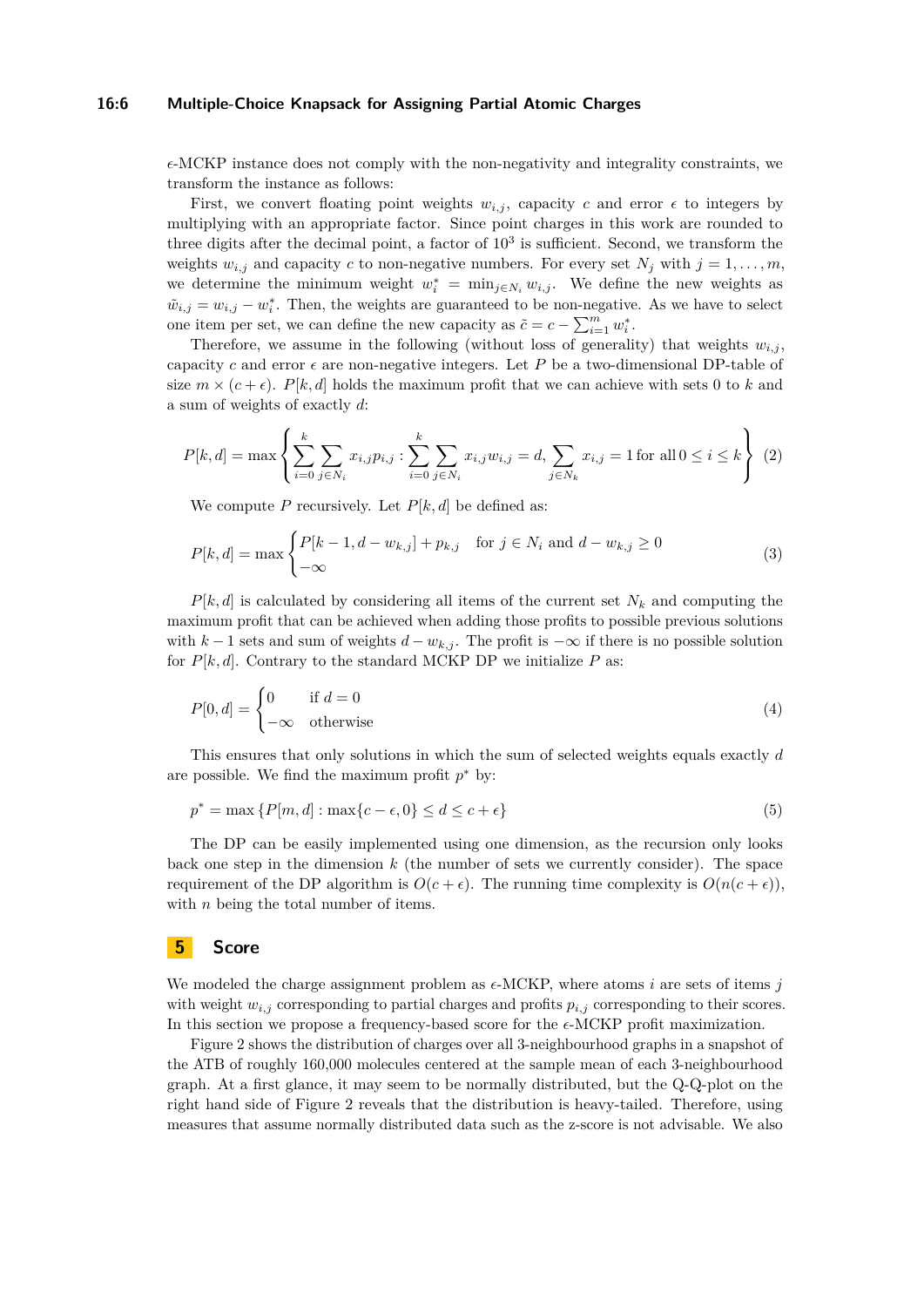<span id="page-6-0"></span>

**Figure 2** Distribution of charges over all 3-neighbourhood graphs centered at the sample mean of each 3-neighbourhood graph (left) and Q-Q-plot with the quantiles of the charge distribution over all 3-neighbourhood graphs on the y-axis and the quantiles of a fitted normal distribution on the x-axis.

refrain from simply using the logarithm of the frequencies as our score, since the deviation of the sample mean of the observed charges should also be taken into account. Additionally, the logarithm will result in negative profits.

We propose a simple score using squared distances. Let  $f_{i,j}$  be the observed frequency of partial charge  $w_{i,j}$  and  $\hat{\mu}_i$  the sample mean of all observed charges of atom *i*. We define the score *pi,j* as

$$
p_{i,j} = \frac{f_{i,j}}{1 + (w_{i,j} - \hat{\mu}_i)^2}.
$$
\n(6)

The score reflects both the observed frequency of a partial charge and its distance to the observed mean of all partial charges of an atom. If the charge equals the mean  $w_{i,j} = \hat{\mu}_i$ , then the score equals its observed frequency  $p_{i,j} = f_{i,j}$ . The larger the distance of a charge to the mean is, the smaller the score will be. This serves as a tie-breaker, such that if two charges have the same observed frequency and are within the capacity limits,  $\epsilon$ -MCKP will prefer the charge closer to the observed mean.

#### **6 Results and Discussion**

To evaluate our method, we conducted a leave-one-out-analysis using a snapshot of the ATB database containing roughly 160,000 molecules. We focus on this set of previously computed molecules, since the computational effort of large-scale quantum-mechanical calculations is significant. We created a database of *k*-neighbourhood subgraphs associated with partial charge histograms with variable bin widths and a fixed  $k = 3$ . Bin widths were determined according to the Friedman-Diaconis rule [\[8\]](#page-11-11). Then, we temporarily removed all charge values associated with its 3-neighbourhood subgraphs for each molecule and computed the atomic partial charges using the new, smaller histogram database. We compared the assigned values to the original atomic partial charges in the ATB database.

All computations were performed on a compute cluster with 16 3.2 GHz Xeon CPUs and 512GB RAM. The ILP was solved using COIN-OR [\[17\]](#page-11-12). We recorded the running times of the ILP and DP algorithm, see Fig. [3.](#page-7-0) As expected, the running time of the DP scales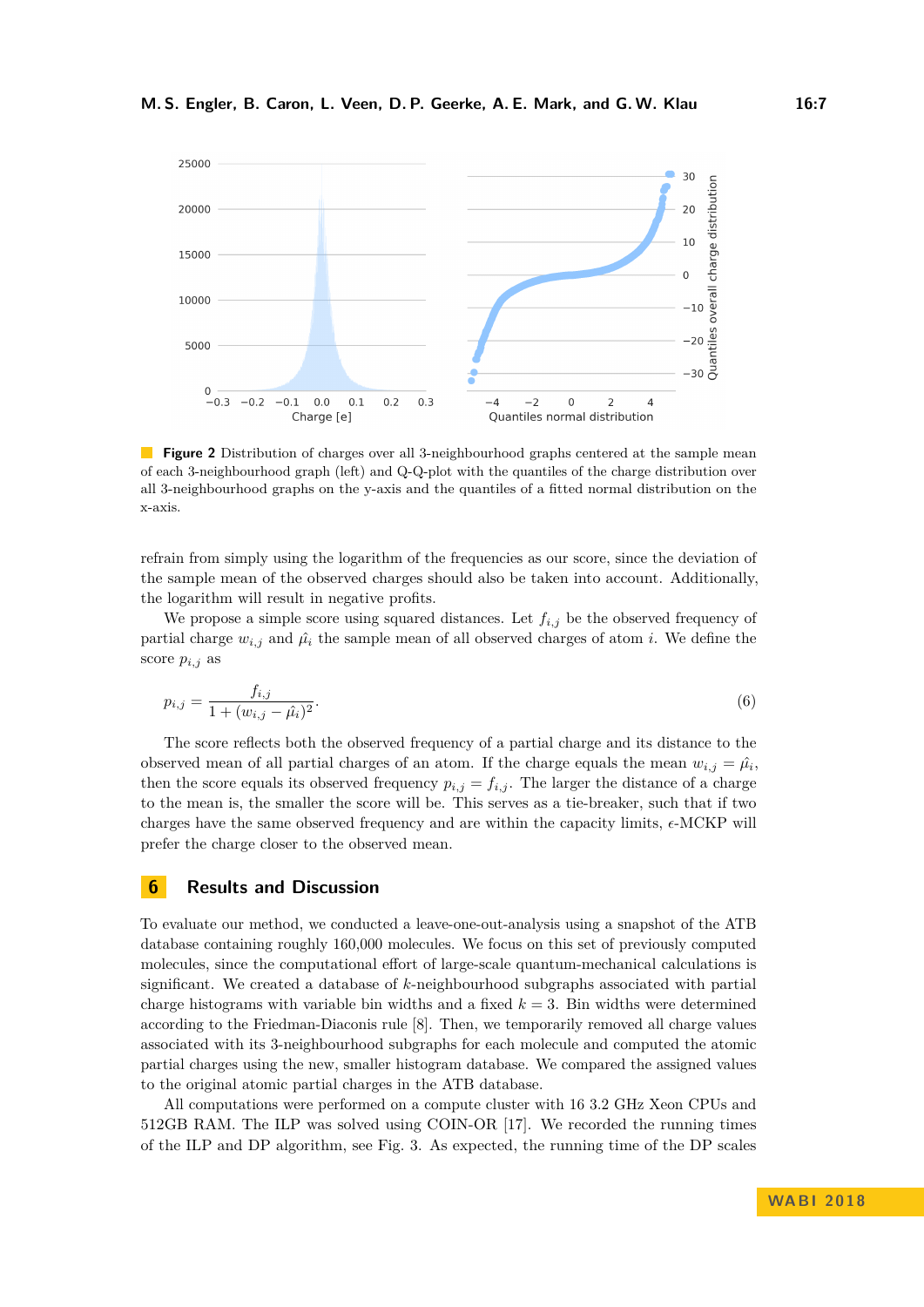<span id="page-7-0"></span>

**Figure 3** Running times of the ILP solved with COIN-OR and the DP dependent on the number of items *n*, showing that the DP is significantly faster than the ILP (left). The running time of the DP actually depends on the number of items times the scaled capacity  $10^3 \cdot n \cdot (\tilde{c} + \epsilon)$  (right).

linearly with  $10^3 \cdot n \cdot (\tilde{c} + \epsilon)$ , where *n* is the number of items,  $10^3$  is the blowup factor and  $\tilde{c}$ is the capacity *c* transformed to non-negativity with  $\tilde{c} = c - \sum_{i=1}^{m} w_i^*$  and  $w_i^* = \min_{j \in N_i} w_{i,j}$ . The running times of the ILP show more variation and a marginal positive correlation to the number of items *n*, which equals the number of variables in the ILP. The DP was always significantly faster than the ILP in the leave-one-out-evaluation.

In the leave-one-out evaluation, we compared the naive approach of estimating the atomic partial charges by simply taking the mean and our method of solving an  $\epsilon$ -MCKP instance, see Fig. [4.](#page-8-0) As expected, while the naive method on average is able to find charges with a slightly lower distance to the original partial charges, it often results in a total charge far away from the target total charge (with errors more than 1e in many cases). Our method on the other hand is able to assign charge values which are only slightly worse than the ones computed by the naive method while achieving a total charge close to the target total charge. As can be seen in Fig. [4](#page-8-0) the deviation of the total charge from the target charge using the  $\epsilon$ -MCKP approach is so small it is barely visible on the scale used.

As an example of the charges assigned by our method, Fig. [5](#page-9-0) shows the two molecules with the atomic partial charges that are on average closest to and farthest from the original ATB charges. The computed charges for the molecule with the closest distance fit well to the original ATB charges.  $\epsilon$ -MCKP assigns identical charges to atoms H1, H2 and H3. The 3-neighbourhood graphs of all three atoms have the same isomorphism class. This is an advantage of our -MCKP approach, since quantum-mechanical *de novo* charge assignment does not guarantee that similar charges are assigned to equivalent atoms (although in this case the ATB charges are also identical). For the molecule with the farthest distance there are some large distances of more than 1e. However, we observe that the large distances are caused by the original ATB charges being on the outer edges of the charge distributions, while  $\epsilon$ -MCKP on the other hand picks charges close to the largest mode of the distribution, see bottom side of Fig. [5.](#page-9-0) Note that Fig. [5](#page-9-0) shows the distributions used in the leave-one-out evaluation without the original ATB charges of the depicted molecule. Additionally, the charge distributions of atoms with large charge distances have been computed with a low number of observed charges, resulting in multimodal distributions with several large peaks. We expect this effect to disappear when more data is available in the constantly growing ATB repository.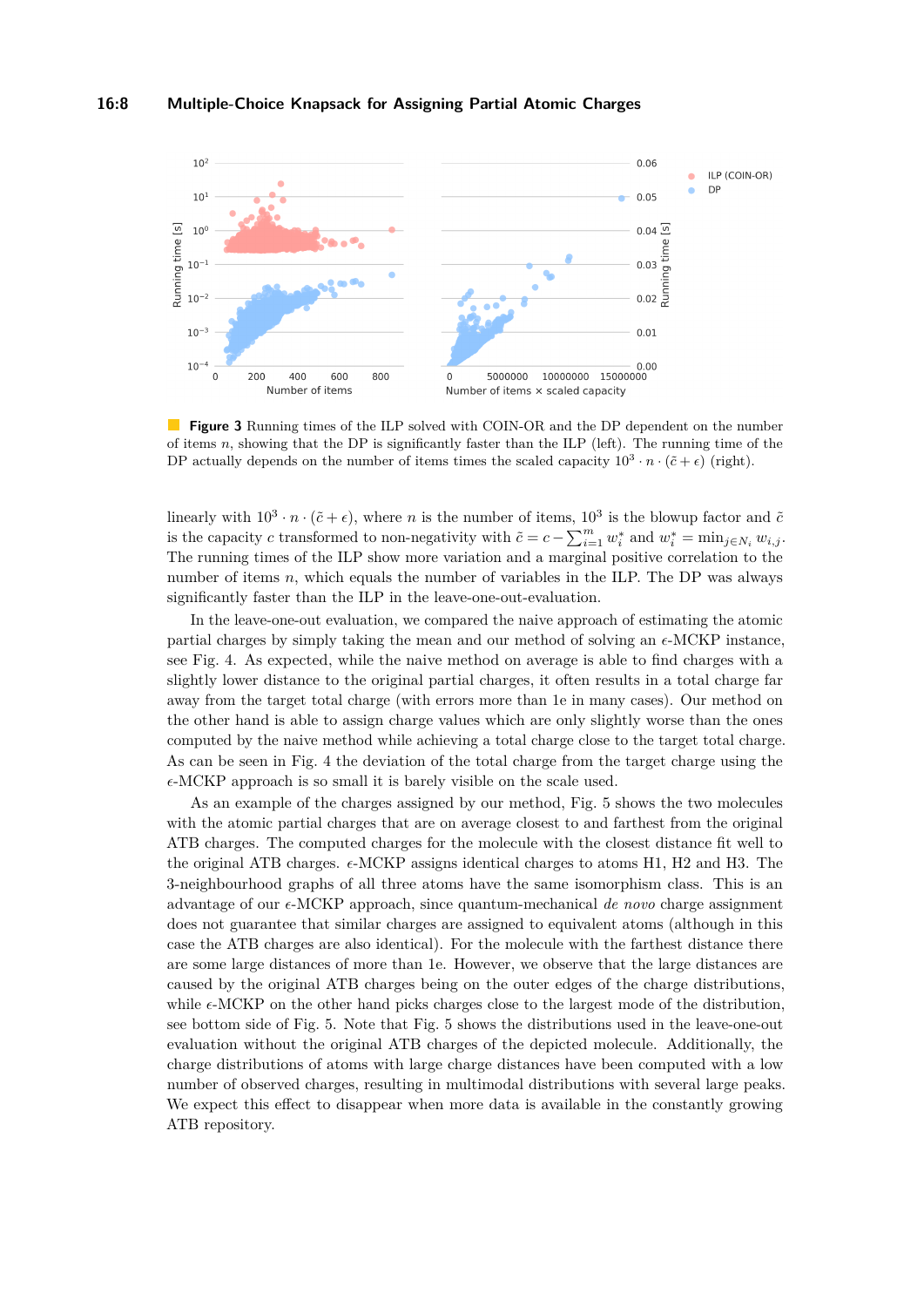<span id="page-8-0"></span>

**The Second Service Figure 4** Results of the leave-one-out experiment with  $k = 3$  showing mean distances in elementary charge units (left) and violin plots of all distances (right) of original charges found in the ATB to charges calculated by selecting the mean and solving  $\epsilon$ -MCKP. The distances are categorized by chemical elements. For  $\epsilon$ -MCKP, the computed total charges are virtually the same as the target total charges from the ATB, resulting in mean distances of almost zero.

Fig. [6](#page-10-1) shows the chemical structure of a more complex example (ATB ID 25338). For this molecule, the *de novo* electrostatic-potential based charge assignment using quantummechanical computations required  $\sim 140$  days using on one core while solving our  $\epsilon$ -MCKP approach was finished in  $\sim 0.12$  (ILP) and  $\sim 0.06$  (DP) seconds.

Most of the outer atoms – especially the hydrogens – showed a narrow unimodal distribution of ATB charges and  $\epsilon$ -MCKP picked charges close to the original ATB charge. The more buried atoms showed a higher variability. For some atoms, we observed a similar behavior as in Fig. [5,](#page-9-0) that  $\epsilon$ -MCKP selects a charge closer to the distribution mean than the original ATB charge was. However, for several atoms we observed the limit of our data-driven approach. If only a few charge values are available for a certain *k*-neighbourhood, then the distributions are multimodal with very similar or equal peak heights, reflecting the variability of the quantum-mechanically derived charges. Then,  $\epsilon$ -MCKP may freely choose between co-optimal solutions. On the other hand, if only exactly one charge value is available,  $\epsilon$ -MCKP has to choose this value. While the probability of this occurring will decrease with the addition of more data, in this case (with the current dataset) it would be advisable to use a smaller *k*. With choosing an appropriate *k*, the user may balance the specificity of large *k*-neighbourhoods against the robustness of small *k*-neighbourhoods.

In general, charges on the outer atoms of a molecule can be assigned quite well while charges of the inner atoms deviate more from the ATB charges. This may be explained by the higher variability of the inner atoms in the ATB dataset, an artifact of the *de novo* electrostatic-potential based charge assignment [\[2\]](#page-10-2).

### **7 Conclusions**

The ability to accurately calculate the electrostatic interactions between a ligand and its receptor is a key component of computer-aided drug development. In this paper, we have investigated the problem of automatically assigning partial charges. The charge assignment problem is similar to the multiple-choice knapsack problem. We introduced a variant tailored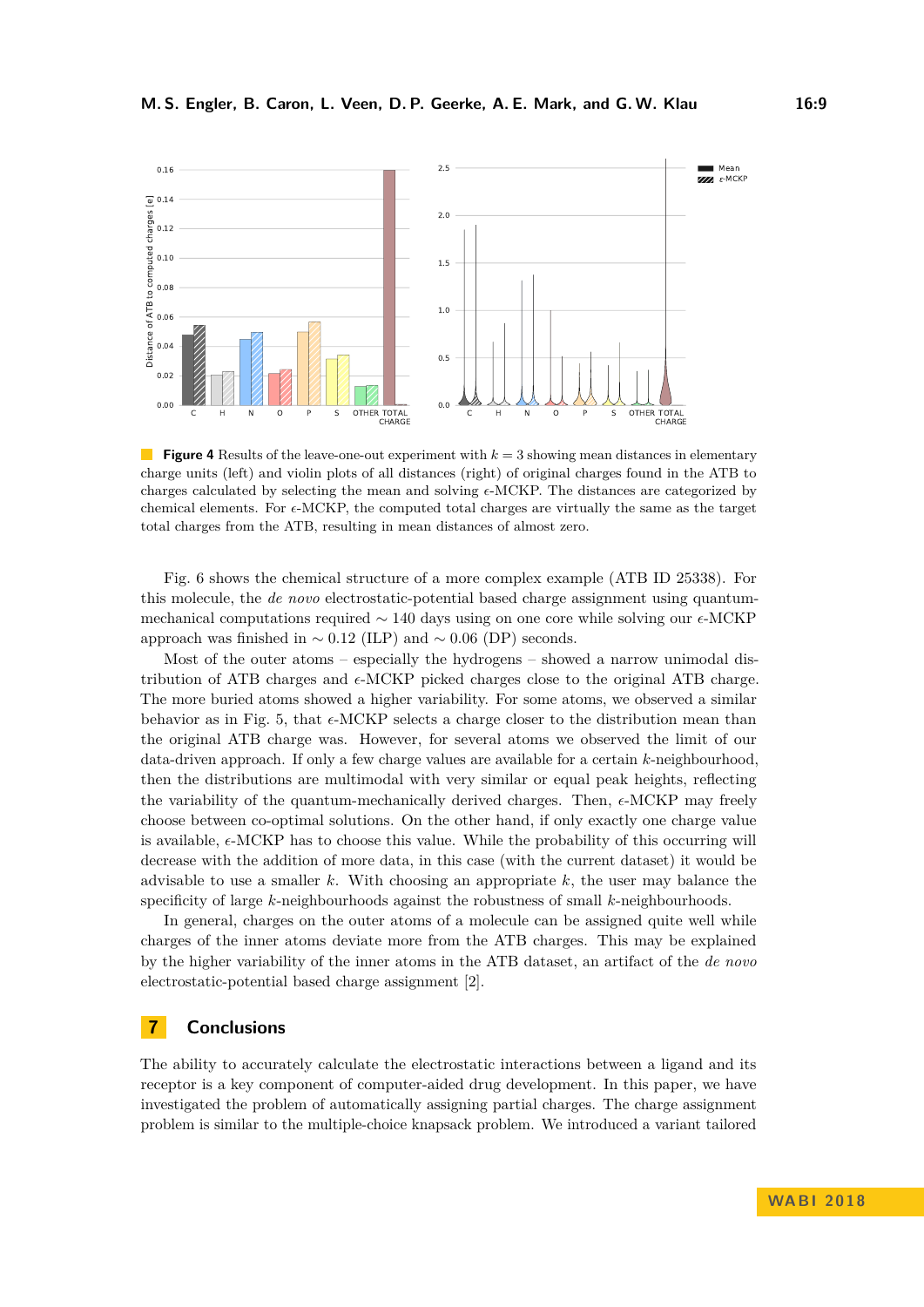#### **16:10 Multiple-Choice Knapsack for Assigning Partial Atomic Charges**

<span id="page-9-0"></span>

**Figure 5** Best (top) and worst (bottom) molecules in the leave-one-out evaluation ranked by average distance of the original ATB charges to the charges computed by  $\epsilon$ -MCKP. Atoms (nodes) are color-coded by their chemical element (red for oxygen, blue for nitrogen, black for carbon, yellow for sulfur and grey for hydrogen). Atoms are overlayed with the kernel-density estimate of the histograms of the leave-one-out charges of their respective 3-neighbourhoods. The original ATB charge and the computed charges are shown by blue and red vertical lines in the histograms.

to the charge assignment problem, the  $\epsilon$ -multiple-choice knapsack problem ( $\epsilon$ -MCKP). Like most knapsack problems,  $\epsilon$ -MCKP is weakly  $\mathcal{NP}$ -complete. We presented two algorithmic solutions to  $\epsilon$ -MCKP, an integer linear programming (ILP) formulation and a dynamic programming (DP) algorithm.

We conducted a leave-one-out evaluation on a snapshot of the ATB database. The computed atomic partial charges were close to the original ATB charges and the total charge virtually the same as the target total charge, suggesting that our method provides consistent parameters for MD simulations, docking studies and other related applications.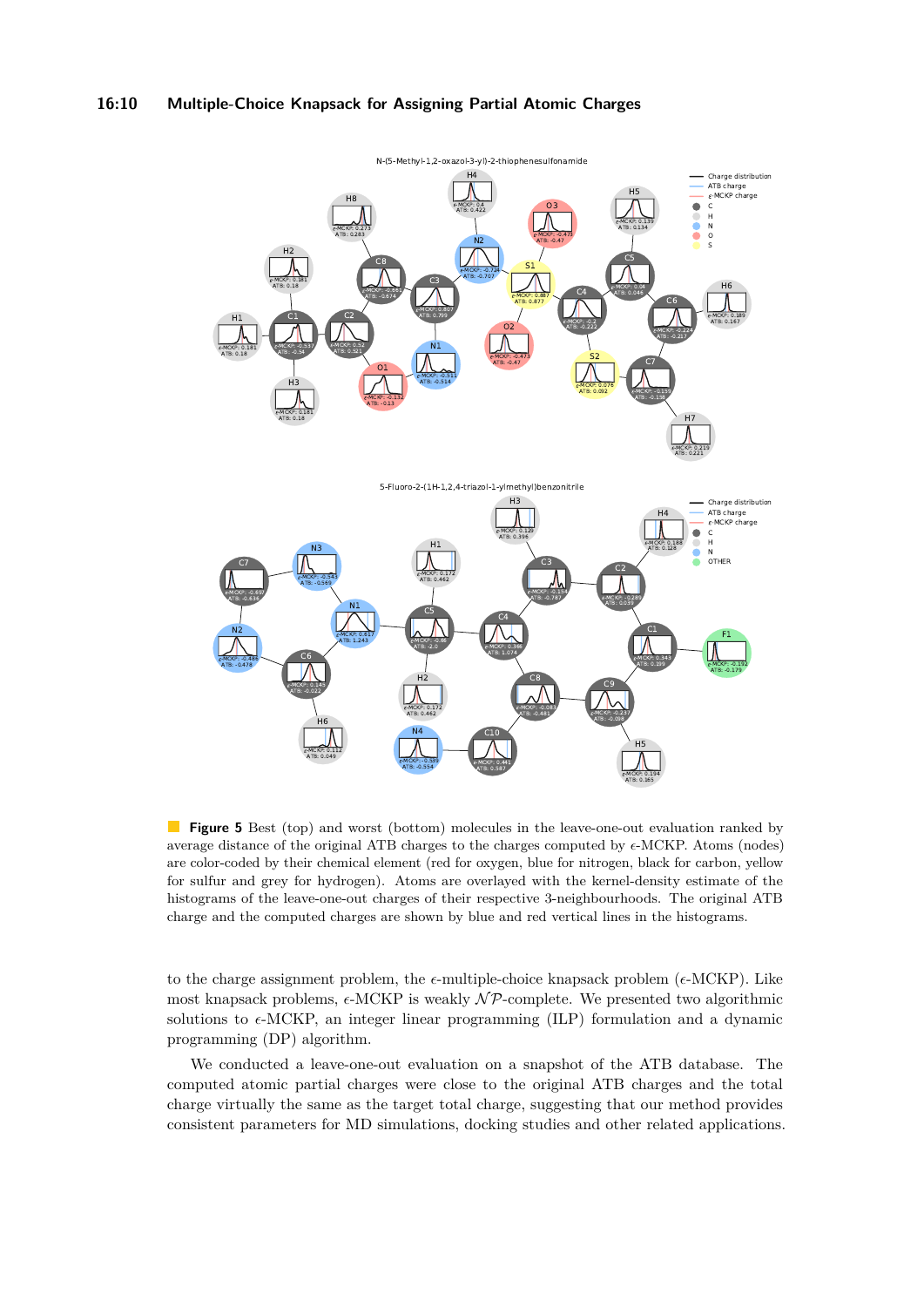<span id="page-10-1"></span>

**Figure 6** The chemical structure of ATB ID 25338 containing 120 atoms. Note that aliphatic hydrogens are not shown.

One additional advantage of our approach is that equivalent nodes in the graph will be assigned similar charges and the charge distribution will therefore mirror the symmetry of the molecular graph.

The DP algorithm performed faster than the ILP on a set of 160,000 molecules contained within the ATB. On average, both implementations required only a fraction of a second to assign charges to molecules containing 50-100 atoms, while quantum-mechanical computations required many days. This is important when screening large molecular databases. For instance, ChEMBL [\[10\]](#page-11-13), a manually curated chemical database of bioactive molecules with drug-like properties, contains in excess of 1.6 million compounds. The majority of these have more than 50 atoms making quantum-mechanical computations difficult. Other computational drug design databases are larger again [\[20\]](#page-12-3). For example, ZINC, a free database of commerciallyavailable compounds, contains more than 35 million compounds [\[12\]](#page-11-14).

Our method builds on a repository of previously computed molecular parameters and assigns consistent partial atomic charges in a swift manner to facilitate MD simulations and related applications in drug design.

#### **References**

- <span id="page-10-0"></span>**1** Robert Abel, Lingle Wang, David L. Mobley, and Richard A. Friesner. A critical review of validation, blind testing, and real-world use of alchemical protein-ligand binding free energy calculations. *Current Topics in Medicinal Chemistry*, 17(23):2577–2585, 2017. [doi:](http://dx.doi.org/10.2174/1568026617666170414142131) [10.2174/1568026617666170414142131](http://dx.doi.org/10.2174/1568026617666170414142131).
- <span id="page-10-2"></span>**2** Christopher I. Bayly, Piotr Cieplak, Wendy Cornell, and Peter A. Kollman. A well-behaved electrostatic potential based method using charge restraints for deriving atomic charges: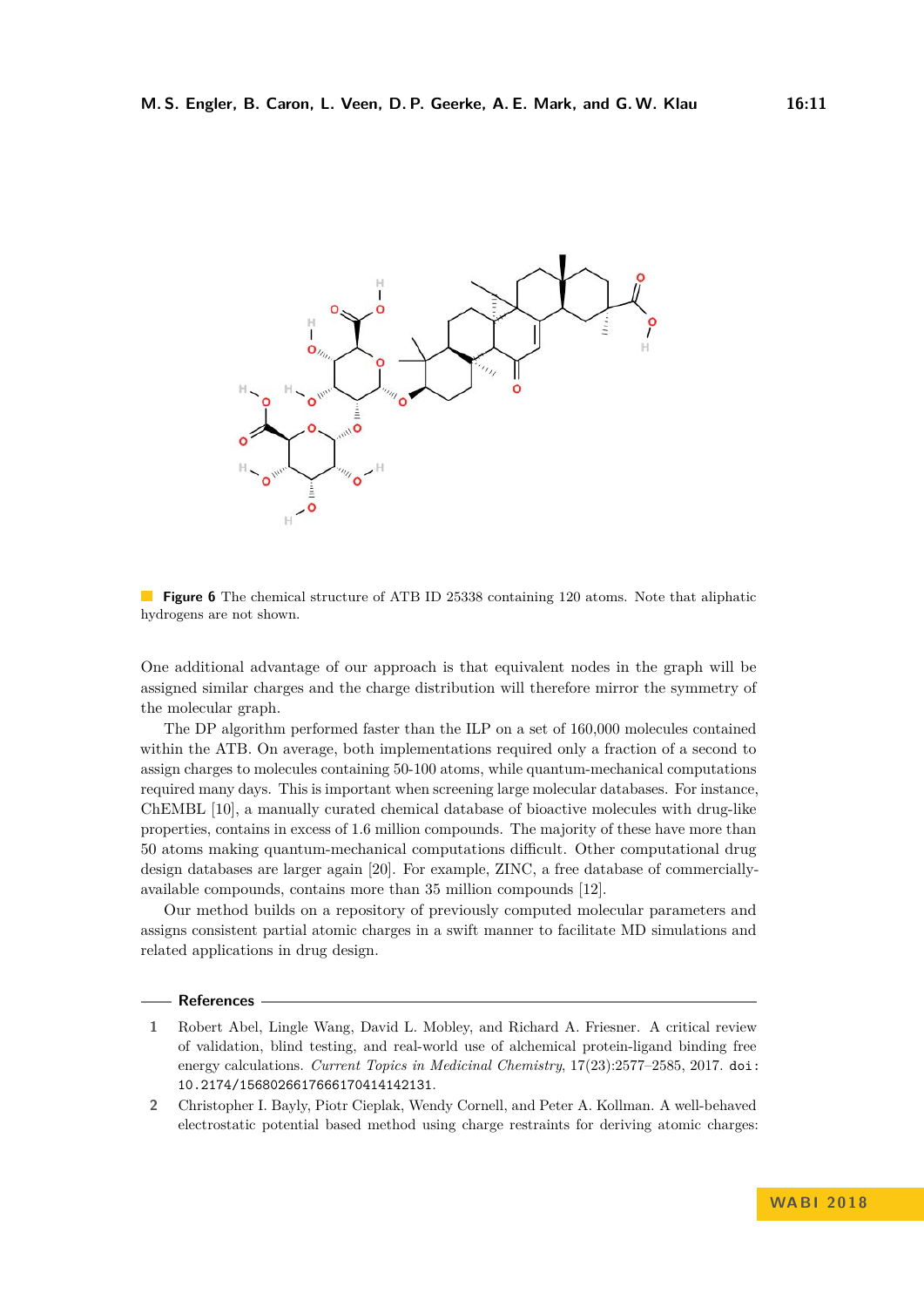the RESP model. *The Journal of Physical Chemistry*, 97(40):10269–10280, 1993. [doi:](http://dx.doi.org/10.1021/j100142a004) [10.1021/j100142a004](http://dx.doi.org/10.1021/j100142a004).

- <span id="page-11-2"></span>**3** F. Matthias Bickelhaupt and Evert Jan Baerends. Kohn-Sham Density Functional Theory: Predicting and Understanding Chemistry. In Kenny B. Lipkowitz and Donald B. Boyd, editors, *Reviews in Computational Chemistry*, pages 1–86. John Wiley & Sons, Inc., Hoboken, NJ, USA, 2007. [doi:10.1002/9780470125922.ch1](http://dx.doi.org/10.1002/9780470125922.ch1).
- <span id="page-11-3"></span>**4** Patrick Bleiziffer, Kay Schaller, and Sereina Riniker. Machine Learning of Partial Charges Derived from High-Quality Quantum-Mechanical Calculations. *Journal of Chemical Information and Modeling*, 58(3):579–590, 2018. [doi:10.1021/acs.jcim.7b00663](http://dx.doi.org/10.1021/acs.jcim.7b00663).
- <span id="page-11-6"></span>**5** Stefan Canzar, Mohammed El-Kebir, René Pool, Khaled Elbassioni, Alpeshkumar K. Malde, Alan E. Mark, Daan P. Geerke, Leen Stougie, and Gunnar W. Klau. Charge Group Partitioning in Biomolecular Simulation. *Journal of Computational Biology*, 20(3):188–198, 2013. [doi:10.1089/cmb.2012.0239](http://dx.doi.org/10.1089/cmb.2012.0239).
- <span id="page-11-8"></span>**6** Krzysztof Dudziński and Stanisław Walukiewicz. Exact methods for the knapsack problem and its generalizations. *European Journal of Operational Research*, 28(1):3–21, 1987. [doi:](http://dx.doi.org/10.1016/0377-2217(87)90165-2) [10.1016/0377-2217\(87\)90165-2](http://dx.doi.org/10.1016/0377-2217(87)90165-2).
- <span id="page-11-7"></span>**7** Martin S. Engler, Mohammed El-Kebir, Jelmer Mulder, Alan E. Mark, Daan P. Geerke, and Gunnar W. Klau. Enumerating common molecular substructures. *PeerJ Preprints*, 5:e3250v1, 2017. [doi:10.7287/peerj.preprints.3250v1](http://dx.doi.org/10.7287/peerj.preprints.3250v1).
- <span id="page-11-11"></span>**8** David Freedman and Persi Diaconis. On the histogram as a density estimator: *L*<sup>2</sup> theory. *Zeitschrift für Wahrscheinlichkeitstheorie und Verwandte Gebiete*, 57(4):453–476, 1981. [doi:10.1007/BF01025868](http://dx.doi.org/10.1007/BF01025868).
- <span id="page-11-10"></span>**9** Michael R. Garey and David S. Johnson. *Computers and Intractability; A Guide to the Theory of NP-Completeness*. W. H. Freeman & Co., New York, NY, USA, 1990.
- <span id="page-11-13"></span>**10** Anna Gaulton, Louisa J. Bellis, A. Patricia Bento, Jon Chambers, Mark Davies, Anne Hersey, Yvonne Light, Shaun McGlinchey, David Michalovich, Bissan Al-Lazikani, and John P. Overington. ChEMBL: a large-scale bioactivity database for drug discovery. *Nucleic Acids Research*, 40(D1):D1100–D1107, 2012. [doi:10.1093/nar/gkr777](http://dx.doi.org/10.1093/nar/gkr777).
- <span id="page-11-0"></span>**11** Alexander Hillisch, Nikolaus Heinrich, and Hanno Wild. Computational chemistry in the pharmaceutical industry: From childhood to adolescence. *ChemMedChem*, 10(12):1958– 1962, 2015. [doi:10.1002/cmdc.201500346](http://dx.doi.org/10.1002/cmdc.201500346).
- <span id="page-11-14"></span>**12** John J. Irwin and Brian K. Shoichet. ZINC - a free database of commercially available compounds for virtual screening. *Journal of Chemical Information and Modeling*, 45(1):177– 182, 2005. [doi:10.1021/ci049714+](http://dx.doi.org/10.1021/ci049714+).
- <span id="page-11-4"></span>**13** Maxim V. Ivanov, Marat R. Talipov, and Qadir K. Timerghazin. Genetic Algorithm Optimization of Point Charges in Force Field Development: Challenges and Insights. *The Journal of Physical Chemistry A*, 119(8):1422–1434, 2015. [doi:10.1021/acs.jpca.5b00218](http://dx.doi.org/10.1021/acs.jpca.5b00218).
- <span id="page-11-9"></span>**14** Hans Kellerer, Ulrich Pferschy, and David Pisinger. *Knapsack problems*. Springer Berlin, Berlin, 1. edition, 2004.
- <span id="page-11-1"></span>**15** Alpeshkumar K. Malde, Le Zuo, Matthew Breeze, Martin Stroet, David Poger, Pramod C. Nair, Chris Oostenbrink, and Alan E. Mark. An Automated Force Field Topology Builder (ATB) and Repository: Version 1.0. *Journal of Chemical Theory and Computation*, 7(12):4026–4037, 2011. [doi:10.1021/ct200196m](http://dx.doi.org/10.1021/ct200196m).
- <span id="page-11-5"></span>**16** Brajesh K. Rai and Gregory A. Bakken. Fast and accurate generation of ab initio quality atomic charges using nonparametric statistical regression. *Journal of Computational Chemistry*, 34(19):1661–1671, 2013. [doi:10.1002/jcc.23308](http://dx.doi.org/10.1002/jcc.23308).
- <span id="page-11-12"></span>**17** Matthew J. Saltzman. COIN-OR: An open-source library for optimization. In Søren S. Nielsen, editor, *Programming Languages and Systems in Computational Economics and Finance*, pages 3–32. Springer, Boston, MA, 2002. [doi:10.1007/978-1-4615-1049-9\\_1](http://dx.doi.org/10.1007/978-1-4615-1049-9_1).